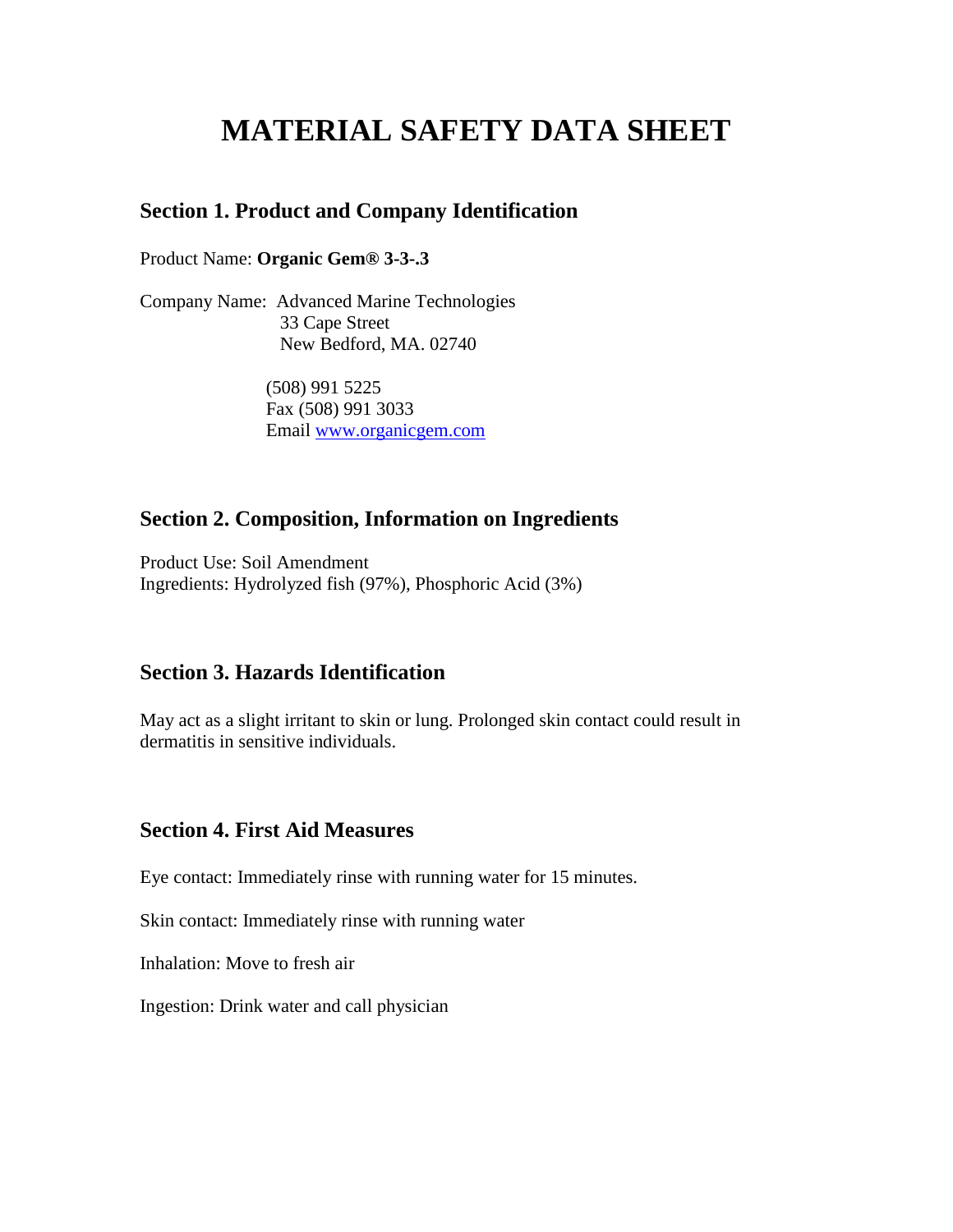## **Section 5. Fire Fighting Measures**

Flash Point: N/A

Flammability: N/A

Fire Hazard: N/A

Fire Fighting Procedures: No restrictions Flammability Limits: N/A

#### **Section 6. Accidental Release Measures**

Spill cleanup: Mop up small spills. For larger spills, soak up all liquid with speedi-dry, then wash with soap and water.

Cleaning of Equipment: Wash with soap and water.

## **Section 7. Handling and Storage**

Handling: Avoid contact with skin and eyes. Wash contaminated clothes before reusing.

Storage: Do not store in diluted form.

#### **Section 8. Exposure Controls, Personal Protection**

Eyes: Use safety eyewear to protect against splash of liquids.

Body: For prolonged or repeated use, use rubber gloves.

Respiratory: Dust mask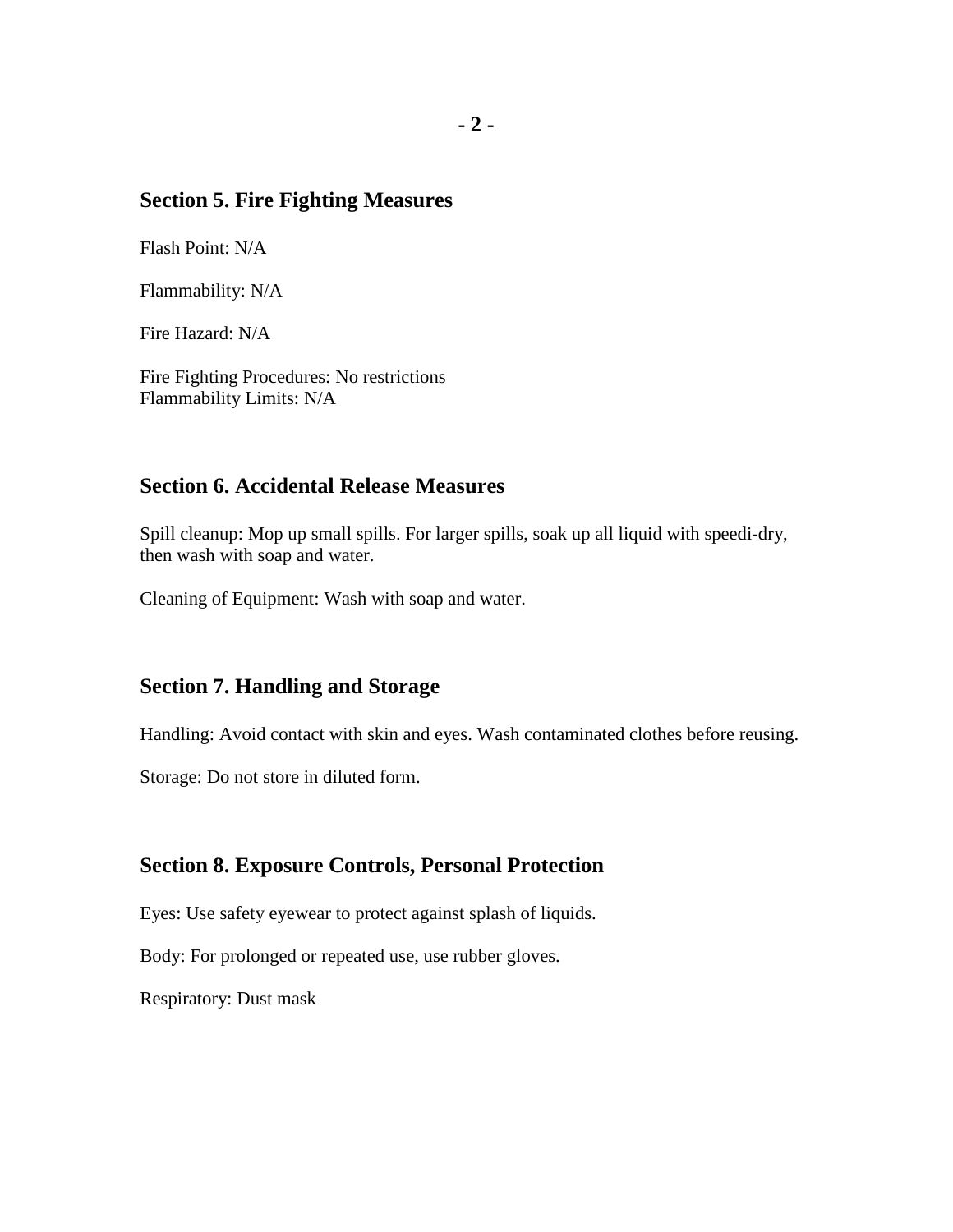# **Section 9. Physical and Chemical Properties**

Physical State: Liquid

Ph: 3.5

Boiling Point: 105 C

Solubility: 80%

Color: Brown

Odor: Mild fish scent

# **Section 10. Stability and Reactivity**

Stability: Stable

Conditions to avoid: Do not store in diluted form.

Incompatibility: N/A

Hazardous Polymerization: Will not occur

# **Section 11. Toxicological Information**

N/A

# **Section 12. Ecological Information**

Easily biodegradable